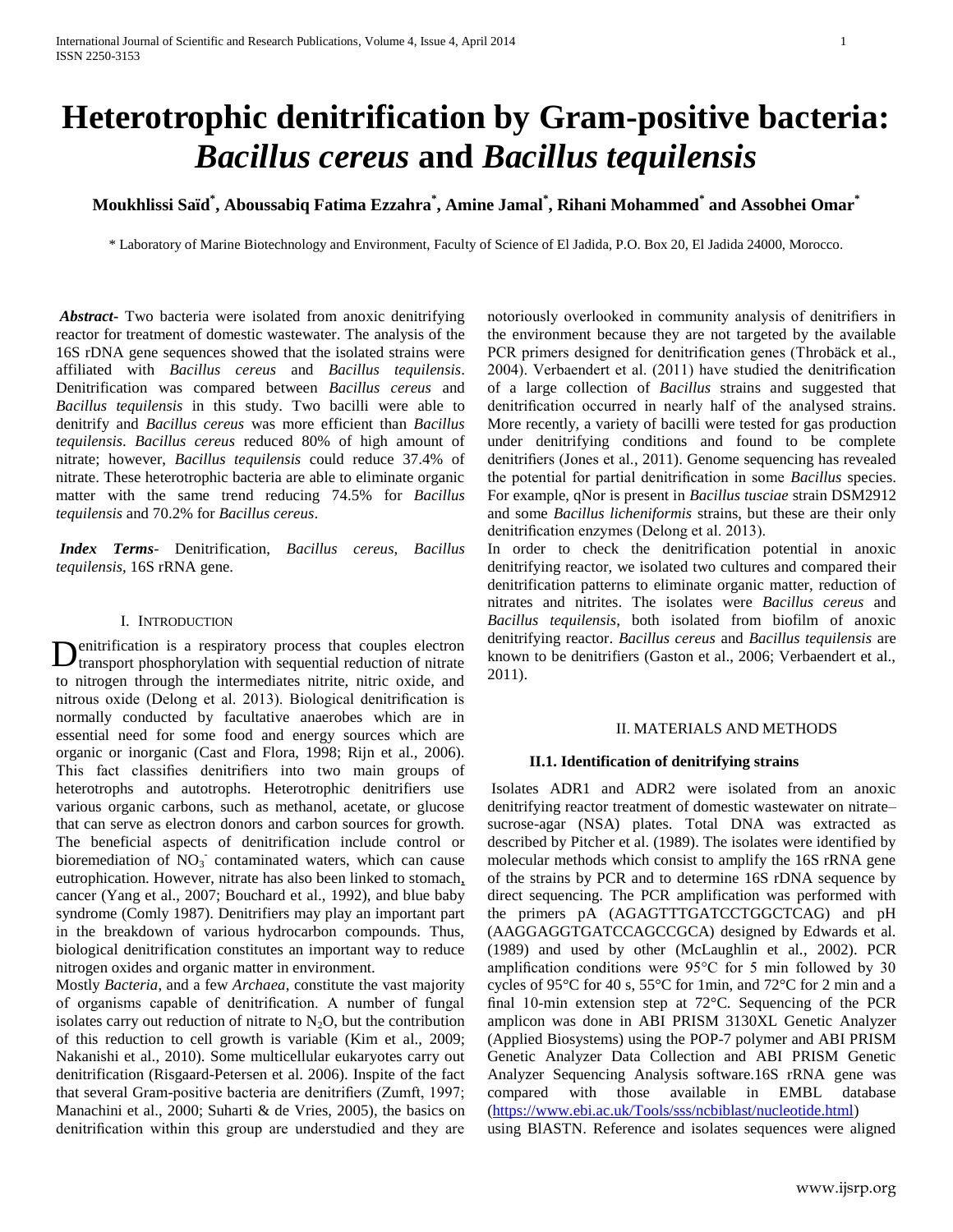with SINA (Pruesse et al., 2012) and then imported in MEGA 5.1 (Tamura et al., 2011). Phylogenetic tree was constructed by maximum likelihood.

#### **II.2. Denitrification studies of the isolates**

Denitrification experiments were performed in the medium, modified from Vossoughi et al. (1982), with the following composition (per liter of distilled water):  $FeSO<sub>4</sub>·7H<sub>2</sub>O$  0.002g, CuSO4·5H20 0.02 g, ZnSO4·7H2O 0.02 g, MnSO4·H2O 0.12 g, MgSO<sub>4</sub> 0.8 g, CaCl<sub>2</sub>·2H<sub>2</sub>O 0.04 g, K<sub>2</sub>HPO<sub>4</sub> 3.2 g, yeast extract 0.3g, KNO3 4.7g, sucrose 3g, at pH 7.5. The isolates were grown in nutrient broth for 24 h and centrifuged at 10.000 rpm for 7 min. The cell pellet was washed twice with Nacl 0.9% and resuspended in Nacl 0.9% with absorbance of 1.0 at 620 nm for isolates and 25 ml of this was inoculated in 250 ml Erlenmeyer flasks containing 250 ml of the medium. The flasks were incubated at 30°C under static conditions up to 6 days by sampling at an interval of every 24 h for estimating growth, nitrate, nitrite and organic matter.

#### **II.3. Analytical methods**

Chemical oxygen demand (COD), nitrate and nitrite were estimated according to the standard methods for the examination of water and wastewater (APHA, 1995). Bacterial growth was estimated by dry cell weight (DCW) measured by drying the cells at 105 °C to constant weight for 12 hrs.

### III. RESULTS

## **III.1. Characterization of the isolates**

The two cultures under study, ADR1 and ADR2, were isolated from the anoxic denitrifying reactor for domestic wastewater treatment in nitrate-sucrose-agar. The isolates were subjected to 16S rRNA gene sequence analysis. A species level match is based on a similarity greater than or equal to 99% (Drancourt et al., 2000).

Table I: Determination of denitrifying isolates by partial 16S rRNA gene sequence similarity

|                 | Isolate ADR1    | Isolate ADR <sub>2</sub> |
|-----------------|-----------------|--------------------------|
| Similar species | Bacillus cereus | Bacillus tequilensis     |
| Accession No.   | KF484678        | JX315319                 |
| % Similarity    | 99              | 99                       |

Isolate ADR1 was observed to be gram-positive bacilli, and BLAST results of partial 16S rRNA gene showed 99% identity with *Bacillus cereus*; Isolate ADR2 Gram-positive bacilli, showed 99% similarity with *Bacillus tequilensis* with partial 16S rRNA gene sequence (Table I). Phylogenetic positions of isolates are shown in (Figure 1), where the isolates ADR1 and ADR2 clustered with *Bacillus cereus* and *Bacillus tequilensis*, respectively.



Figure 1: Phylogenetic tree constructed by neighbor-joining method showing position of the isolates with other related cultures. Bootstrap analysis of 10000 resampling by maximum-likelihood method was used to reconstruct tree. Parenthesis contains the accession number of the cultures. *Pseudomonas denitrificans* (AB021419) was used as an outgroup.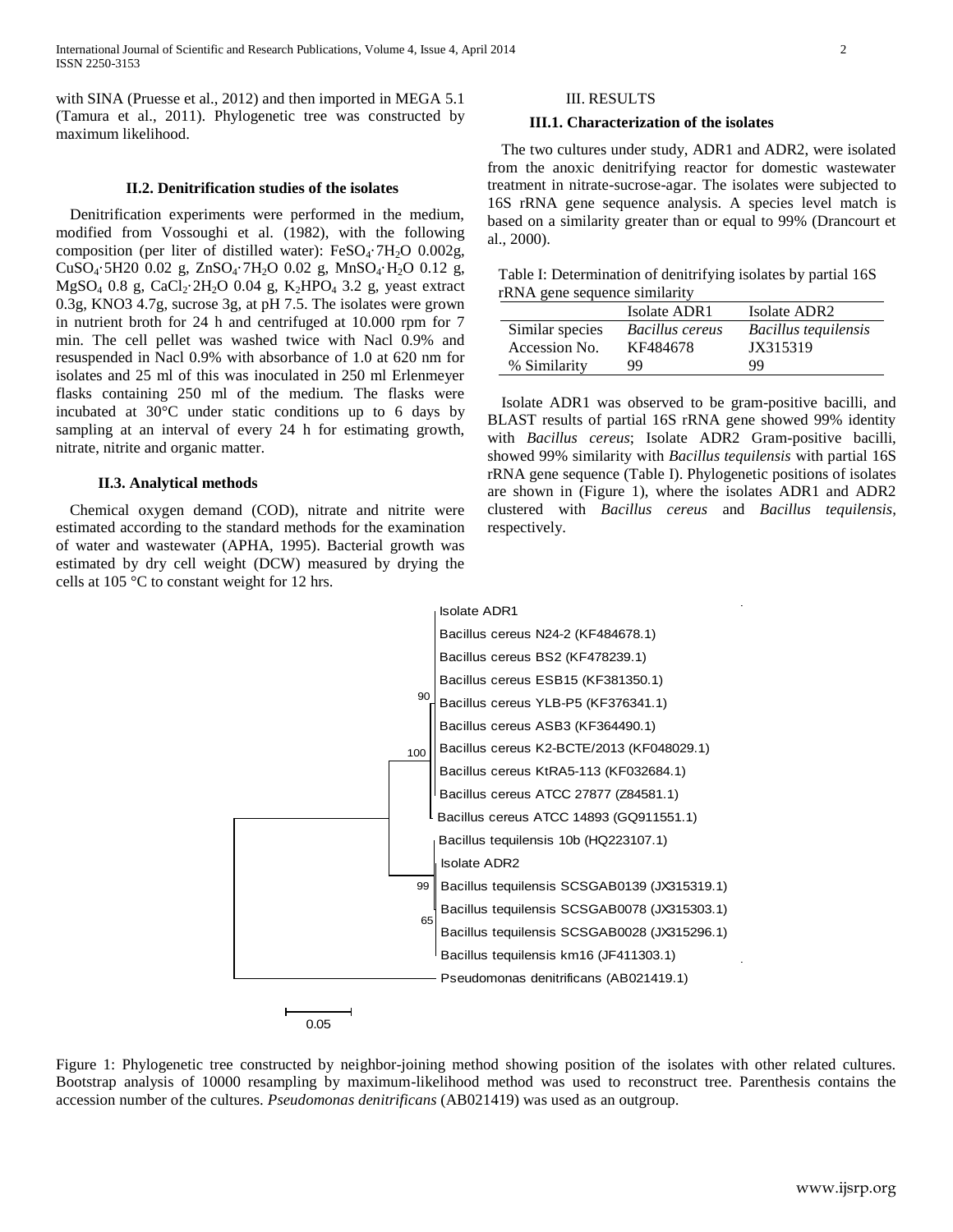#### **III.2. Denitrification Pattern of the isolates**

The nitrate reduction and nitrite accumulation of both isolates were monitored in batch mode up to 6 days in 250-mL Erlenmeyer flasks under static condition. Nitrate was reduced to 7.5 mM from 36.96 mM in 6 days by *Bacillus cereus* (80%). *Bacillus tequilensis* could reduce nitrate from 36.96 mM to 23.14 mM (37.4%) (Figure 1a). The nitrate is reduced to nitrogenous oxides by isolates that use nitrate instead of oxygen as electron acceptors and organic matter as carbon and energy source. This fact is confirmed in our results when the COD removal by *Bacillus cereus* and *Bacillus tequilensis* followed the same trend and organic matter decreased from 6040 mg/l to 1800 mg/l (70.2%) by *Bacillus cereus* and from 6040 mg/l to 1540 mg/l (74.5%) by *Bacillus tequilensis* (Figure 2d). The nitrites resulted of the reduction of nitrate reached 294 mM for isolate ADR1 and then it decreased until 28.82 mM, however, the nitrites produced by isolate ADR2 concentration reached 161.14 mM at the beginning of the study and decreased until 2.76 mM (Figure 2b). These results are in accordance with those of nitrate reduction. We observed that *Bacillus tequilensis* is less efficient in nitrate reduction and thus produced a little amount of nitrites. Despite the facts that isolate ADR1 could denitrify more than isolate ADR2. The growth of the second species is more important, this result is showed in (Figure 2c) where the biomass expressed as dry cell weight per liter in (DCW/l).



**Figure 2:** Denitrification pattern of the isolates ADR1 and ADR2. (a) nitrate consumption, (b) nitrite accumulation, (c) Growth, (d) Organic matter (COD).

#### IV. DISCUSSION

Based on 16S rRNA gene sequencing isolates were affiliated with *Firmicutes*. The ability to denitrify has been identified in taxonomically diverse bacteria, including members of the *Aquificae*, *Deinococcus*-*Thermus*, *Firmicutes*, *Actinobacteria*, *Bacteroides*, and *Proteobacteria* phyla (Zumft 1997). Isolate ADR1 was related to *Bacillus cereus*. *Bacillus cereu*s is a heterotrophic bacterium able to degrade organic matter under nitrate reducing conditions. Dou et al. (2010) reported that

*Bacillus cereus* could transform benzene to phenol and benzoate, and then used phenol and benzoate as carbon and energy source. Also, Zhao et al (2009) used the denitrifying *Bacillus cereus* to remove nitrogen and organic matter from reclaimed wastewater used as landscape water. *Bacillus cereus* is most likely involved in biogeochemical nutrient cycling, as it produces a wide range of extracellular enzymes and can grow on decaying organic matter (Borsodi *et al.* 2005). *Bacillus tequilensis* could reduce nitrate to nitrogen, thus this species is a true denitrifier (Gatson et al. 2006). As reported by Das et al. (2014), *Bacillus tequilensis*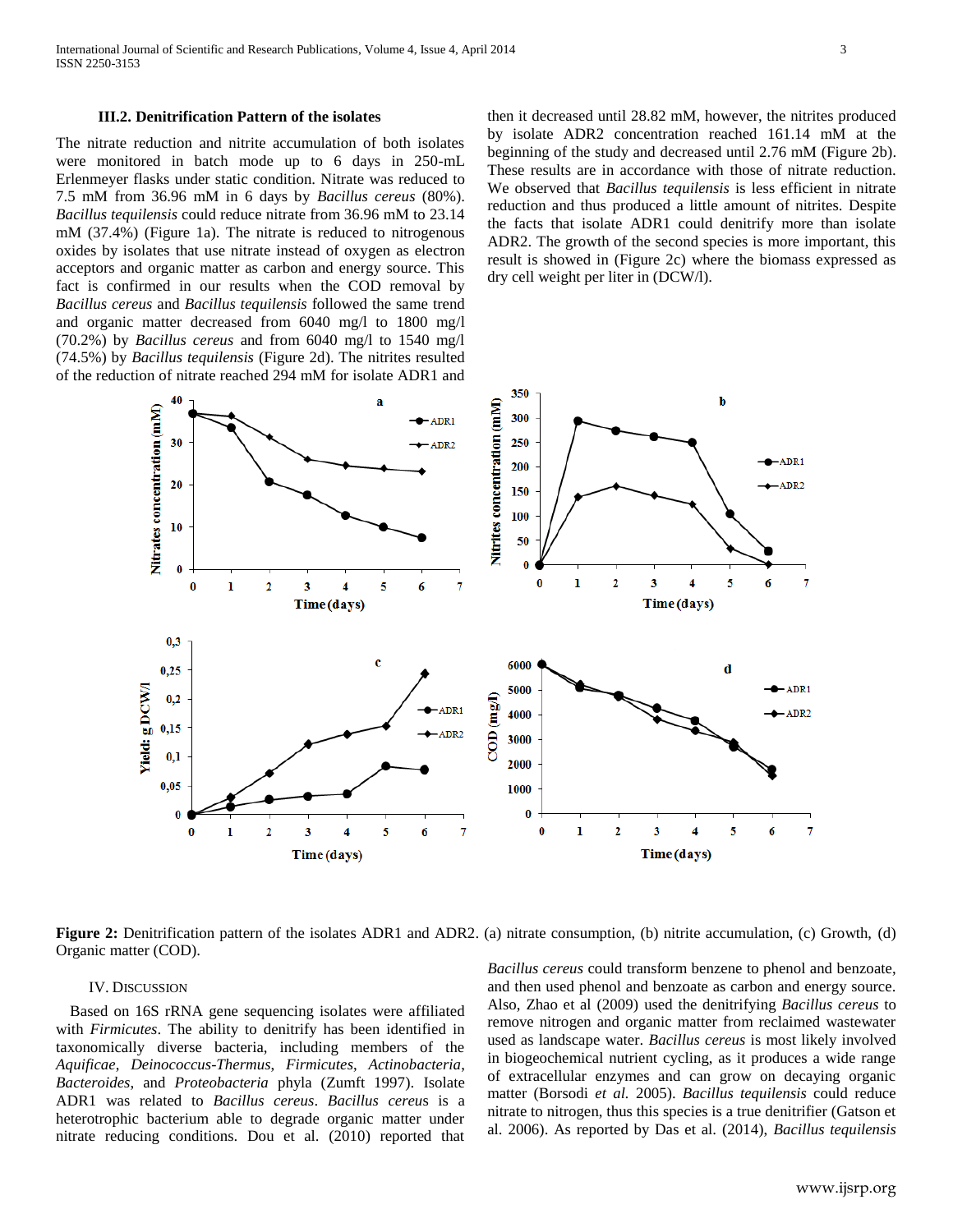was chemoorganotrophic and could use hydrocarbons as sole carbon source.

Despite the fact that diverse denitrifiers have similar denitrification apparatus, each organisms have own activity. In this study, we compared the denitrification of two bacilli, ADR1 and ADR2, isolated from a denitrifying reactor and identified as *Bacillus cereus* and *Bacillus tequilensis*. The nitrate reduction rate is higher in *Bacillus cereus*. However, two isolates have nitrite accumulation. Carlson and Ingraham (1983) revealed different patterns of denitrification between *Pseudomonas aeruginosa* and *Pseudomonas stutzeri*. Betlach and Tiedje (1981), showed that transit nitrite accumulation in *Alcaligenes sp.* and *Pseudomonas fluorescens* was due to the differences in the reduction rates of nitrate and nitrite. The growth estimated by dry cell weight is more important in *Bacillus tequilensis* than *Bacillus cereus*. Otherwise, the increase of cell number leading to enhance the quantity of biomass and the sludge in the system of wastewater. Thus, *Bacillus cereus* is more efficient because this strain reduces more amount of nitrate than *Bacillus tequilensis* and produces less sludge.

#### V. CONCLUSION

The above results showed that isolates ADR1 and ADR2 isolated from denitrifying reactor were identified as *Bacillus cereus* and *Bacillus tequilensis*. The experimental results showed that *Bacillus cereus* could reduce 29.46 mM of nitrate and degrade 4240 mg/l of organic matter within 6 days. However, *Bacillus tequilensis* is less efficient and could reduce 13.82 mM of nitrate and 4500mg/l of organic matter. In addition, *Bacillus cereus* produces less biomass avoiding clogging of wastewater treatment system. These results concerning *Bacillus cereus* showed that the isolated bacterium could potentially remediate wastewater with high level of nitrate and organic matter.

#### ACKNOWLEDGMENTS

The authors would like to express their gratitude to the "Académie Hassan II des Sciences et Techniques" for their financial support (Project ADR).

#### **REFERENCES**

- [1] APHA (American Public Health Association) (1995) Standard Methods for the Examination of Water and Wastewater, 19th ed, Washington DC.
- [2] Betlach; MR, Tiedje JM, (1981) Kinetic explanation for accumulation of nitrite, nitric oxide, and nitrous oxide during bacterial Denitrification. Appl. Environ. Microbiol. 42: 1074-1084.
- [3] Borsodi AK, Micsinai A, Rusznyak A, Vladar P, Kovacs G, Toth EM and Marialigeti K (2005) Diversity of alkaliphilic and alkalitolerant bacteria cultivated from decomposing reed rhizomes in a Hungarian soda lake. Microbial. Ecol. 50: 9-18.
- [4] Bouchard DC, Williams MK, and Surampalli RY (1992) Nitrate contamination of groundwater: source and potential health effects. Journal AWWA 84: 85–90.
- [5] Carlson CA, Ingraham JL (1983) Comparison of Denitrification by Pseudomonas Pseudomonas stutzeri, Pseudomonas aeruginosa, and Paracoccus denitrificans. Appl. Environ. Microbiol. 45: 1247-1253.
- [6] Cast KL, Flora JRV (1998) An evolution of two cathode materials and the impact of copper on bio-electrochemical denitrification. Water. Res. 32: 63– 70.
- [7] Comly HH (1987) Cyanosis in Infants caused by nitrates in well water. J. Americal Med. Assoc. 257: 2788-2792.
- [8] Comly HH (1987)Cyanosis in Infants caused by nitrates in well water. J. Americal. Med. Assoc. 257: 2788-2792.
- [9] Das R and Kazy SK (2014) Microbial diversity, community composition and metabolic potential in hydrocarbon contaminated oily sludge: prospects for in situ bioremediation. Environ Sci Pollut Res. DOI 10.1007/s11356- 014-2640-2.
- [10] DeLong EF, Lory S, Stackebrandt E, Thompson F (2013) The prokaroytes Prokaryotic Physiology and Biochemistry. Springer-Verlag Berlin Heidelberg p682.
- [11] Dou J, Ding A, Liu X, DuY, Deng D, Wang J (2010) Anaerobic benzene biodegradation by a pure bacterial culture of *Bacillus cereus* under nitrate reducing conditions. Journal of Environ. Sci. 22: 709–715.
- [12] Drancourt M, Bollet C, Carlioz A, Martelin R, Gayral JP, and Raoult D (2000) 16S ribosomal DNA sequence analysis of a large collection of environmental and clinical unidentifiable bacterial isolates. J. Clin. Microbiol. 38: 3623-3630.
- [13] Edwards U, Rogall T, Blöcker H, Emde M, and Böttger EC (1989) Isolation and direct complete nucleotide determination of entire genes. Characterization of a gene coding for 16S ribosomal RNA. Nucleic. Acids. Res. 17:7843–7853.
- [14] Gatson JW, Benz BF, Chandrasekaran C, Satomi M, Venkateswaran K and Hart ME (2006). *Bacillus tequilensis* sp. nov., isolated from a 2000-year-old Mexican shaft-tomb, is closely related to Bacillus subtilis. Int. J. Syst. Evol. Microbiol. 56: 1475–84.
- [15] Jones CM, Welsh A, Throback IN, Dorsch P, Bakken LR and Hallin S (2011) Phenotypic and genotypic heterogeneity among closely related soilborne N2 and N2O-producing Bacillus isolates harboring the nosZ gene. FEMS Microbiol. Ecol. 76:541–552.
- [16] Kim SW, Fushinobu S, Zhou S,Wakagi T and Shoun H (2009) Eukaryotic nirK genes encoding copper-containing nitrite reductase: originating from the protomitochondrion? Appl. Environ. Microbiol. 75:2652–2658.
- [17] Manachini PL, Mora D, Nicastro G, Parini C, Stackebrandt E, Pukall R and Fortina MG (2000) Bacillus thermodenitrificans sp. nov., nom. rev. Int. J. Syst. Evol. Microbiol. 50: 1331–1337.
- [18] McLaughlin RW, Vali H, Lau PCK, Palfree RGE, De Ciccio A, Sirois M, Ahmad D, Villemur R, Desrosiers M and Chan ECS (2002) Are there naturally occurring pleomorphic bacteria in the blood of healthy humans? J. Clin. Microbiol. 12:4771–4775.
- [19] Nakanishi Y, Zhou S, Kim SW, Fushinobu S, Maruyama J, Kitamoto K,Wakagi T, Shoun H (2010) A eukaryotic copper-containing nitrite reductase derived from a NirK homolog gene of Aspergillus oryzae. Biosci. Biotechnol. Biochem. 74:984–991.
- [20] Pitcher DG, Saunders NA and Owen RJ (1989) Rapid extraction of bacterial genomic DNA with guanidium thiocyanate. Lett. Appl. Microbiol. 8:151-156.
- [21] Pruesse E, Peplies J and Glöckner FO (2012) SINA: accurate highthroughput multiple sequence alignment of ribosomal RNA genes. Bioinformatics. 28:1823-1829.
- [22] Rijn JV, Tal Y and Schreier HJ (2006) Denitrification in recirculating systems: theory and applications. Aquacul. Eng. 34, 364–376.
- [23] Risgaard-Petersen N, Langezaal AM, Ingvardsen S, Schmid MC, Jetten MS, Op den Camp HJ, Derksen JW, Pina-Ochoa E, Eriksson SP, Nielsen LP, Revsbech NP, Cedhagen T, van der Zwaan GJ (2006) Evidence for complete denitrification in a benthic foraminifer. Nature. 443:93–96.
- [24] Suharti and de Vries S (2005) Membrane-bound denitrification in the Grampositive bacterium Bacillus azotoformans. Biochem. Soc. Trans. 33: 130– 133.
- [25] Tamura K and Nei M (1993). Estimation of the number of nucleotide substitutions in the control region of mitochondrial DNA in humans and chimpanzees. Mol. Biol. Evol. 10:512-526.
- [26] Tamura K, Peterson D, Peterson N, Stecher G, Nei M and Kumar S (2011). MEGA5: Molecular Evolutionary Genetics Analysis using Maximum Likelihood, Evolutionary Distance, and Maximum Parsimony Methods. Mol. Biol. Evol. 28: 2731-2739.